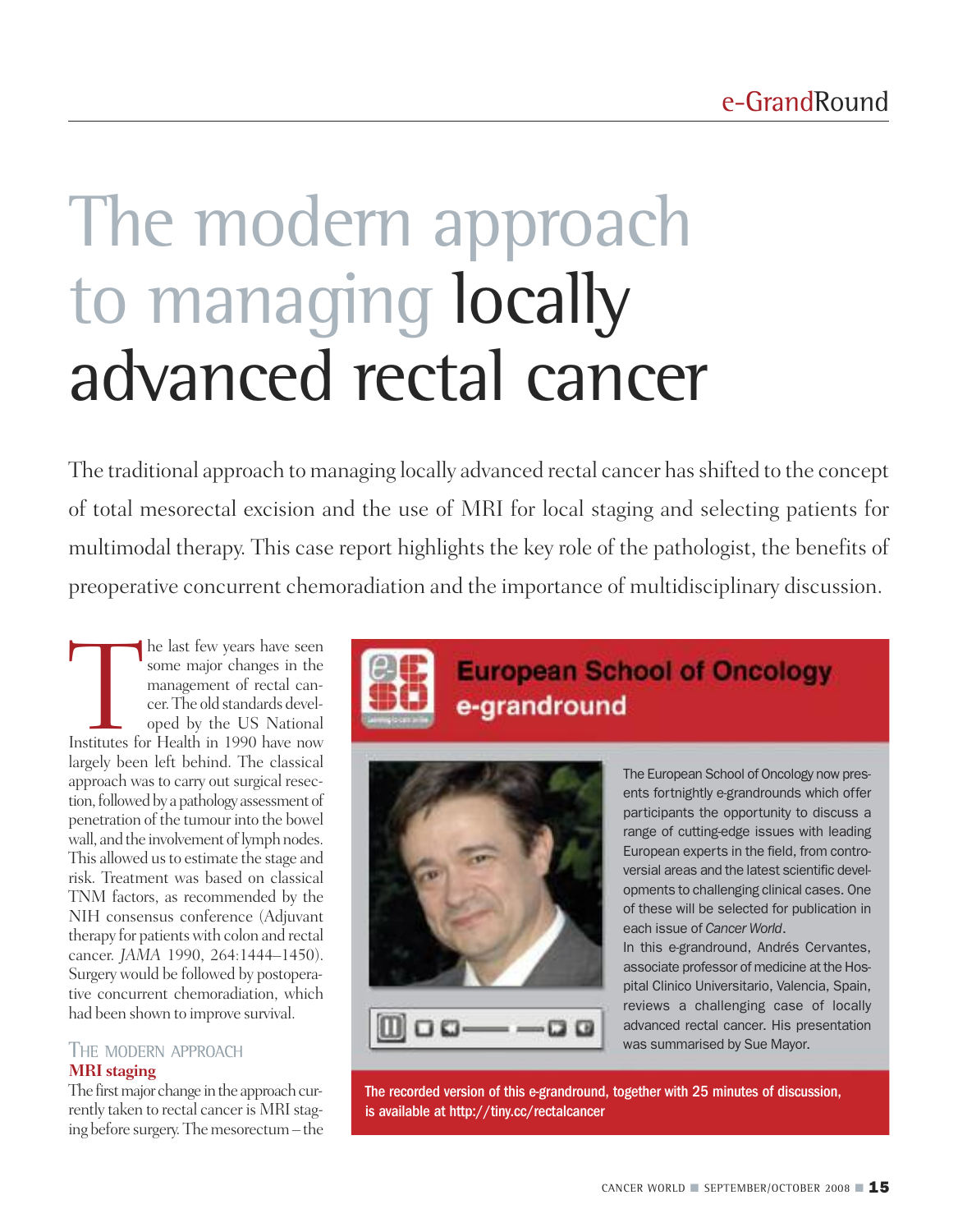#### **THE CASE**

#### **Presenting symptoms**

A 55-year-old man presented with: constipation and rectal bleeding; false diarrhoea; increased urinary frequency; 20 kg weight loss in the last three months; performance status of 1.



#### **Diagnostic tests**

*Physical examination* detected no peripheral lymph nodes and no signs of ascitis or pleural effusion. A digital rectal exam detected a tumour at 10 cm from the anal edge with fixity of the surrounding tissues from 5 cm.

*Rigid rectoscopy* confirmed a fixed tumour at 10 cm from the anal verge completely obstructing the rectum.

*Biopsy* showed poorly differentiated invasive adenocarcinoma of the rectum.

*Colonoscopy* detected a tumour at 15 cm. The flexible colonoscope was not able to pass the rectal mass.

*Endoscopic ultrasonography* was not performed because it was not possible to go through the rectal mass.

*Blood tests* showed no anaemia or leucocytosis.

*Biochemistry* was within normal range, and there were no liver alterations.

Carcinoembryonic antigen was 2.9 ng/ml. *Chest and abdominal CT scans* showed no evidence of metastatic disease.

**Barium enema** showed the tumour starting 10 cm from anal verge. It was extensive, going up the colon for a considerable length.

fascia surrounding the rectum – can be visualised clearly by MRI(see p17).

The MRI scans show this patient has a bulky rectal tumour above the levators and located at 10 cm from the anal verge. There are several lymph nodes with suspected neoplastic involvement above the tumour. There is invasion of the presacral space and of the mesorectal fascia (circumferential resection margin) at the lateral left side. There was also suspected involvement of the right ureter and an extramural invasion of more than 10 mm, but no vascular invasion.

## **Multidisciplinary team discussion**

The next step after MRI staging is multidisciplinary team (MDT) discussion. One of the main tasks for the MDT is to select patients for preoperative therapy. This includes systemic staging, which would usually include CT of the thorax and abdomen. However, the patient did not have metastatic disease. Local staging was performed using rectoscopy, endorectal ultrasound and digital rectal examination.

After local staging, MRI has a key role in defining:

- the circumferential resection margin (CRM) involvement – if it is T3-4 or is arising at, or below, the level of origin of the levator muscles. This is more or less the lower third of rectum and should be considered high risk
- extramural spread of more than 5 mm
- **■** extramural vein invasion

#### **SELECTION OF PATIENTS FOR PREOPERATIVE THERAPY**

| <b>Treatment group</b> | <b>MRI</b> features                                    | <b>Treatment strategy</b> |
|------------------------|--------------------------------------------------------|---------------------------|
| A                      | $T1-2$ , T3 <5 mm,<br>NO-1.<br><b>Predicted CRM-</b>   | <b>TME</b> surgery        |
| в                      | T3>5 mm, T4<br>N <sub>2</sub><br><b>Predicted CRM-</b> | Pre-op chemoradiation     |
| C                      | Predicted CRM+                                         | Pre-op chemoradiation     |

■ peritoneal involvement. If this is in the upper third of rectum, patients are at risk of the CRM being involved, and we would recommend preoperative treatment.

There are essentially three different groups of patients in terms of preoperative treatment strategies (see table below).

For groupA, the risk is very low. This includes patientswith T1, T2 or even T3 tumours, but less than 5 mm in diameter and no affected lymph nodes, or very small ones. For this group, we predict the CRM will be negative, so the patient can go to surgery. In contrast, for patients in group C, we predict that the CRM is going to be involved, so preoperative chemoradiation is indicated. In the middle group, it is safer for patients to have preoperative chemoradiation.

#### **The impact of MDTs on surgery outcomes**

The importance of MRI data being discussed with the MDT is illustrated by data published by Royal Marsden Hospital in the UK (Burton et al. *Br J Cancer* 2006, 94:391–397). From a total of 298 patients with rectal cancer, 76% of the 259 patients considered to be potentially curative were discussed in a MDT. Of these,  $81(41%)$  were considered to require preoperative therapy. Of those going to surgery alone, 97% had negative margins indicating that decision making was generally correct.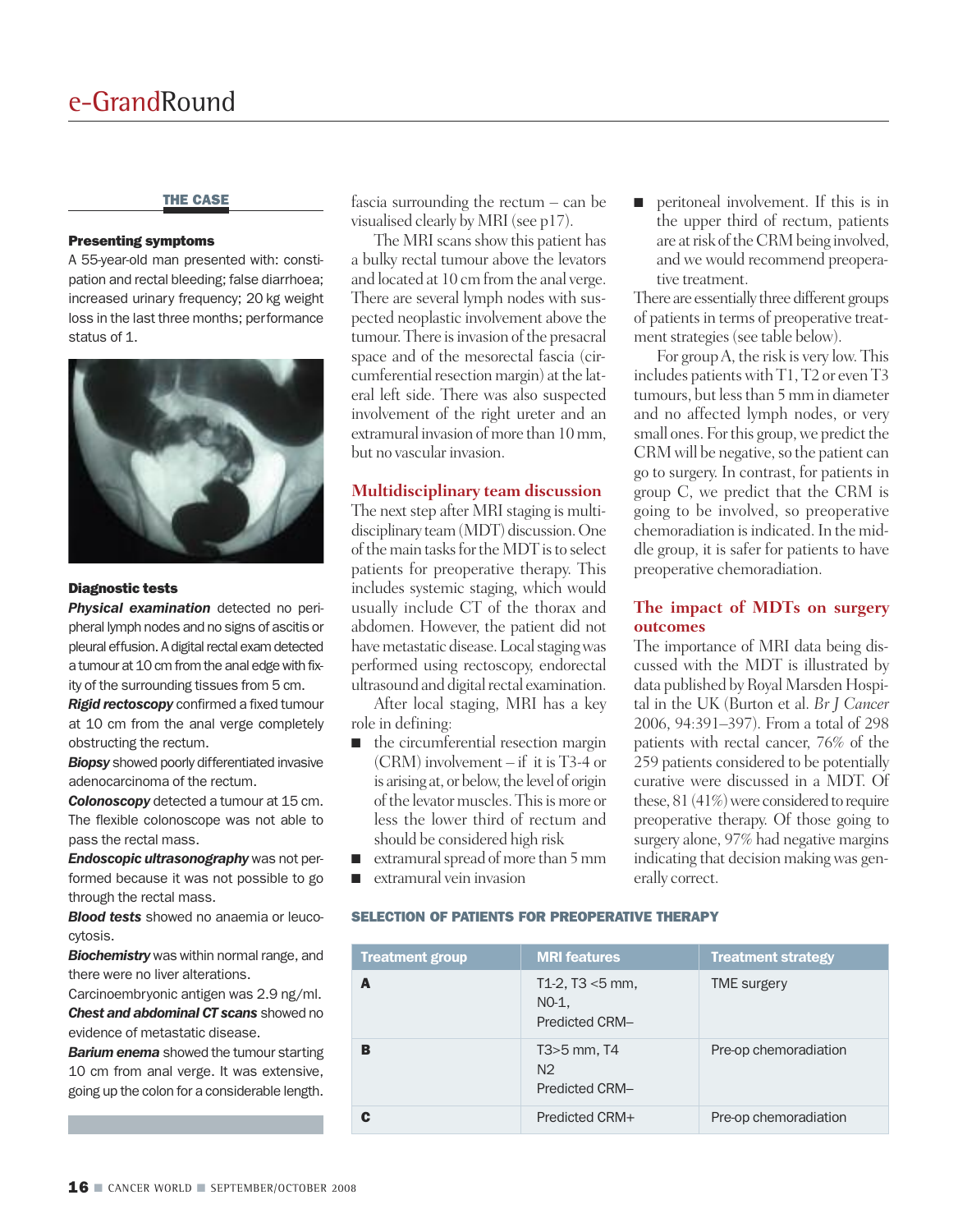However, in the 62 patients not discussed by an MDT, where decisions were reached on an individual basis, 100%were sent on to surgery alone.A very high proportion – 26% – were found to have histological involvement of the margin, posing a high risk of local and systemic relapse.

These data support a MDT discussion before taking decisions. Benefits include:

■ improved coordination of care

- each case considered from the variety of perspectives provided by the MDT
- patients more likely to be offered a range of types of treatment at appropriate times
- a supportive environment where professionals can share their concerns
- feedback to the surgeons from histopathologists and other team members on the results of their work
- an optimal setting for clinical research.

#### **Preoperative chemoradiation**

The MDT agreed that chemoradiation was indicated in the patient being considered in this e-grandround. The treatment plan was capecitabine (1,300 mg/m2 per day from day 1 to the end of radiotherapy. Radiotherapy was 6 MeV photons at a dose of 45 Gy (180 cGy/day for

# **Magnetic resonance imaging**



**1.** In this patient, MRI shows a very extensive tumour almost invading the sacrum, which is also pressing on the urinary bladder. This explains the urinary frequency that the patient was experiencing **2.** The axial views depict the circumferential fascia as a straight





**3.** On the left side, the tumour can be seen completely invading the mesorectal fascia

line. The fact that the left part of this line is not well depicted indicates that the tumour is invading the pelvic wall



**4 .** The diagram drawn by the surgeon in the surgical report indicates that the tumour could not be resected because it was firmly adherent to structures in the pelvic wall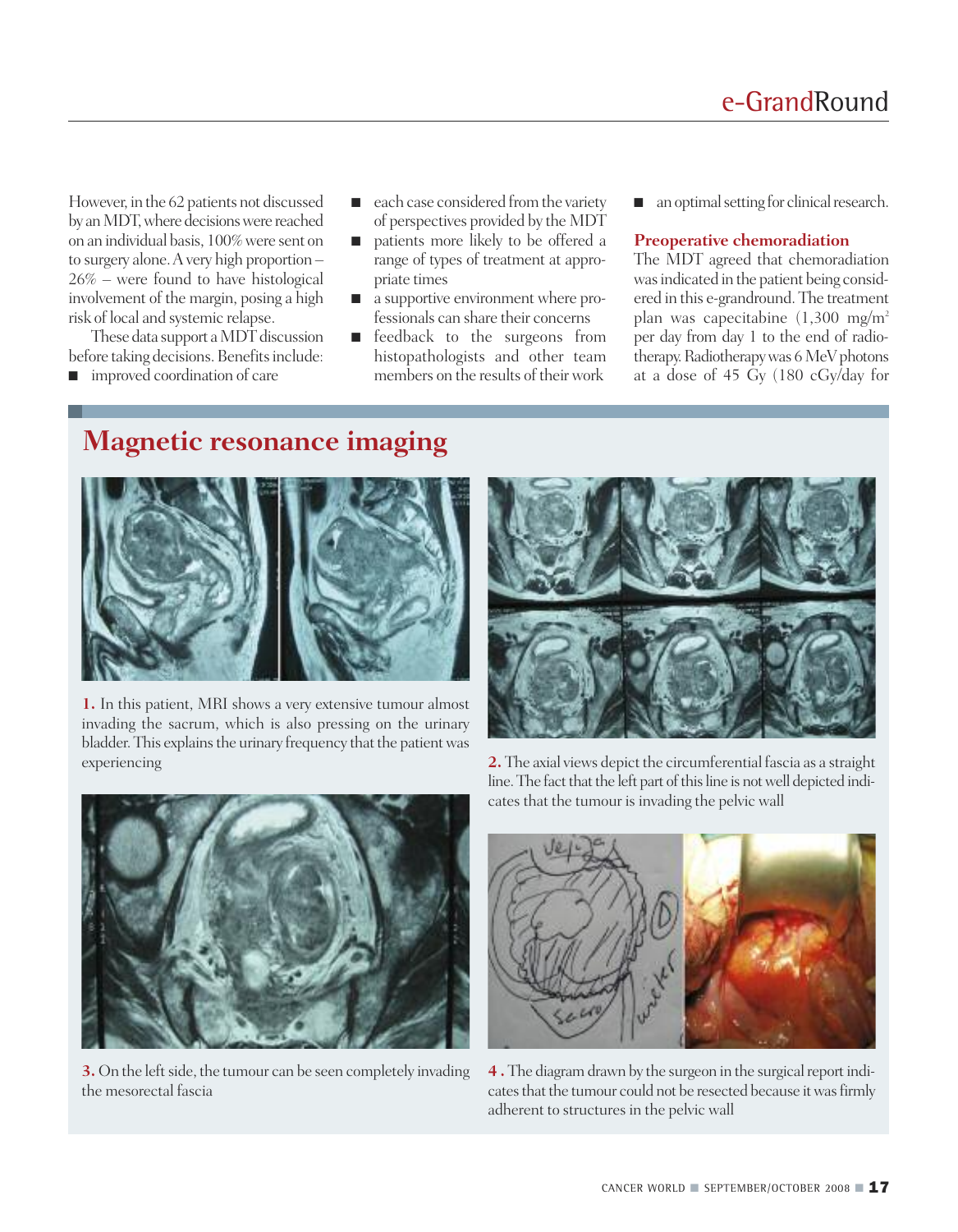5days/week),which took fiveweeks. Surgerywasindicated 5–6weeks after.

Side-effects included grade 1 diarrhoea and grade 1 cystitis with some urinary symptoms. There were no delays in dose due to toxicity, and radiotherapy was given as planned, over a five-week period.

#### **TME surgical resection**

MRI was performed before proceeding to total mesorectal excision (TME) surgical resection. This showed clear shrinkage of the tumour, with the bladder no longer being constricted by the tumour. However, despite this shrinkage, the tumour was still in contact with the presacral area towards the spine. The margin on the lateral right side was involved. We had to discuss the case very carefully with the surgeons, who, because of a lack of previous experience in operating on what had been considered a completely unresectable tumour, were reluctant to go ahead with surgery, but we considered that it was justified.

Surgery was performed six weeks after radiotherapy ended. A TME was performed with a sphincter-saving procedure (anterior resection); the levators were not involved. The patient also underwent a temporary ileostomy.



MRI assessment after chemoradiation. Shrinkage is clear, and the bladder is no longer pressed by the tumour. However, at the back, the tumour is still in contact with the presacral area

#### **Pathology and risk assessment after surgery**

The next step is a pathological assessment and estimation of risk. The classical pathology approach would be to assess bowel wall invasion, regional lymph node involvement and distant metastasis. The current pathological approach includes three further important assessments:

- the macroscopic integrity of the mesorectum
- the distance to CRM
- staging after preoperative chemoradiation.

The pathologist also audits the surgical skills applied, assessing the macroscopic of the excised mesorectum. Pathologists should

define planes of surgery as follows:

*Mesorectal plane:* intact mesorectum with only minor irregularities of a smooth mesorectal surface; no defect deeper than 5 mm; no coning; smooth CRM on slicing.

*Intramesorectal plane:* moderate bulk to mesorectum, but irregularity of the surface; moderate distal coning; muscularis propria not visible; moderate irregularity of the CRM.

*Muscularis propria plane:* little bulk to mesorectum with defects down onto muscularis propria and or very irregular CRM (Quirke et al,ASCO 2006).

**Macroscopic assessment** of the resected mesorectum showed an irregular area in the front section, in front of the sacrum, close to the presacral space. Ink staining showed that the mesorectal

surface was smooth, with no mesorectum in the pelvic wall.

The pathology report showed that the rectosigmoidectomy specimenwas 16 cmin length.The quality of the anterior mesorectum was complete, but the posterior mesorectum was





Macroscopic assessment of the resected specimen partially complete.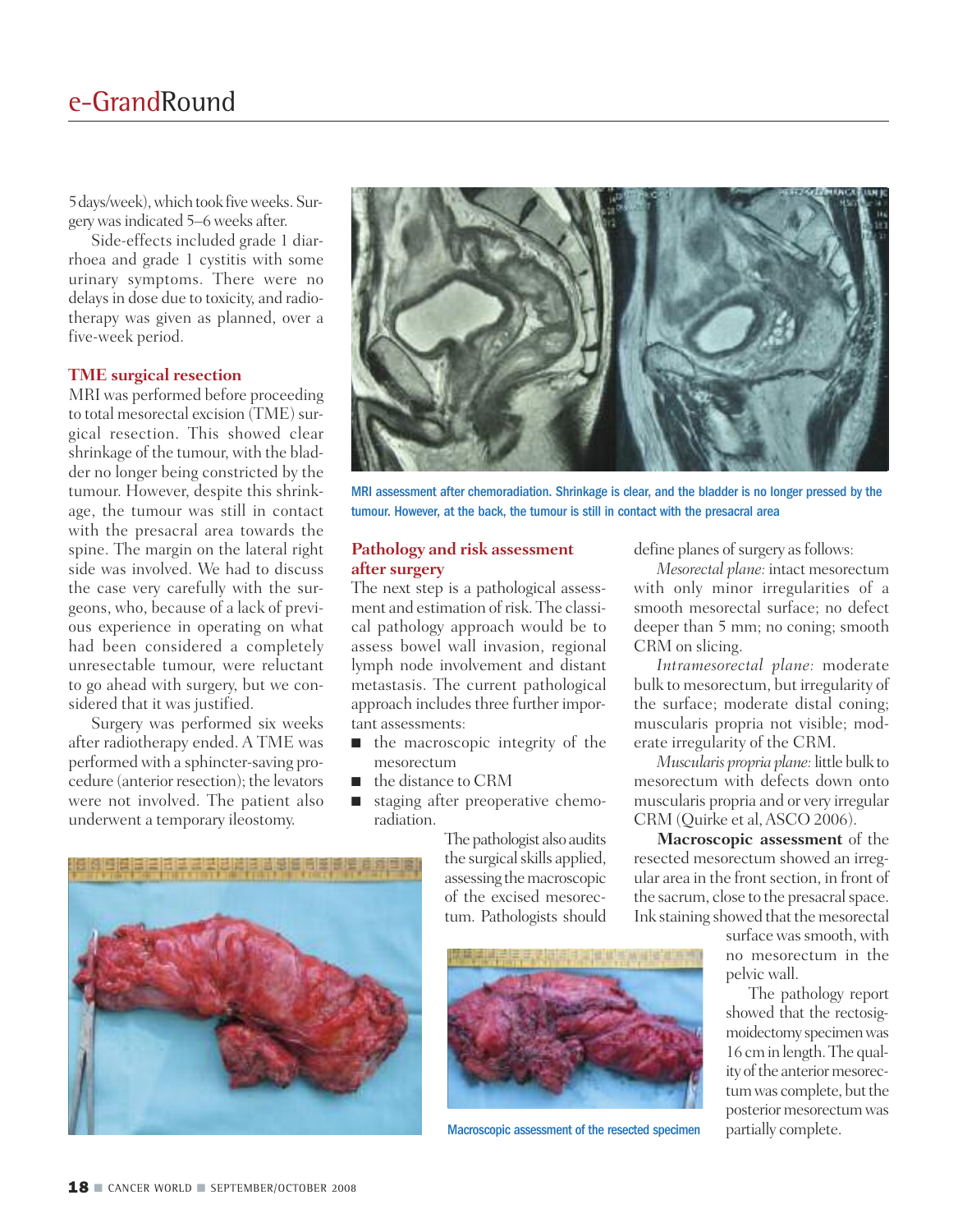The tumour was located at 7cm from one of the borders. The distal and circumferential margins were free, with the circumferential margin (macroscopically) at 7mm from the tumour edge.

**Microscopic assessment**showed that there was extensive fibrosis. The tumour had completely regressed.There was some indication of postradiation angeitis. None of the 23 lymph nodes examined were involved (ypT0 ypN0) – this was a good number to analyse as it is not easy to obtain a large numberin surgical resection after radiation. Overall, the specimen indicated pathologically complete remission.

# **Postoperative chemotherapy**

The patient should receive postoperative chemotherapy if this is indicated. Randomised trials over the last 28 years have shown major achievements in control of local relapse. In the early 1980s, 25%– 30% of patients had local relapse, but recent trials with TME plus chemotherapy show this rate has fallen to 5%.

In contrast, the proportion of patients presenting with distal metastases has shown almost no change from the early 1980s to today.

There is currently no consensus on the use of adjuvant chemotherapy in patients with resected rectal cancer, but its use is widespread. Recent data from the UK QUASAR study (*Lancet* 2007, 370:2020–2029) for patients with an uncertain indication showed significant improvement in five-year survival with chemotherapy (*P*=0.02). In the subgroup of patients with rectal cancers, the benefit was marginal but almost significant (*P*=0.06).

#### **Follow up**

The patient had an intraoperative colonoscopy,which showed the absence of metachronic tumour or polyps. He was not given postoperative chemotherapy because he had a presacral abscess and slow recovery after surgery. The

ileostomy was reversed after six months. At two-year follow-up, his CEA was 1.9 ng/ml, which was within normal levels. Thoracic, abdominal and pelvic CT scans showed no evidence of metastatic disease and no local relapse.

## **Conclusions**

In this patient, who presented with unresectable rectal cancer but no metastatic disease, multidisciplinary discussion was essential in optimising the treatment strategy, as for all rectal cancer cases. Successful multimodality treatment was given, with an R0 resection (complete resection with no microscopic residual tumour), and there was no relapse at two years. This case was the first I have had in which a patient underwent a colostomy in order to avoid obstruction during chemoradiation.

In conclusion, unresectable rectal cancer should be treated with concurrent chemoradiation using a multidisciplinary team approach.



**Robert Glynne-Jones (RG-J), of the Mount Vernon Centre for Cancer Treatment, Northwood, UK, put questions toAndrés Cervantes (AC) about the case.**

**RG-J:** *You must have been delighted that you started off with a bulky tumour and got such a fantastic response. Is there more risk of an anastomotic leak with advanced tumours?*

**AC:** Not with our surgical team. They always proceed to protective ileostomy and then close the ileostomy 4–6 months after treatment is complete to avoid leaks.

**RG-J:** *In terms of the regression grades, a complete pathological response is very clear. How reproducible are the other regression grades?*

**AC:** This requires some experience. We have gained experience discussing all our cases and we try to reproduce the recommendation of Philip Quirke in having at least 20 slides of the specimen revised. If the pathologist is not careful, the probability of regression may be higher.

I think that sometimes it may be complicated to have the five grades, as proposed by Dvorak. However, good regression grades are related to better outcome – this is the best validity of the grading system.

**RG-J:** *What about the standardisation of preoperative chemoradiation for all patients, even T1 and local excision? You would not usually give preoperative*

*chemoradiation for all patients?* **AC:** No. I do not like the approach of ignoring the



patient in front of you and going straight to preoperative chemoradiation, because there are long-term toxicities, including sexual problems, urinary problems and problems with the sphincters after radiation. I prefer to select patients with MRI, because this reveals tumours that are involved or close to the margin, making it clear when we should give preoperative **chemoradiation.** ●